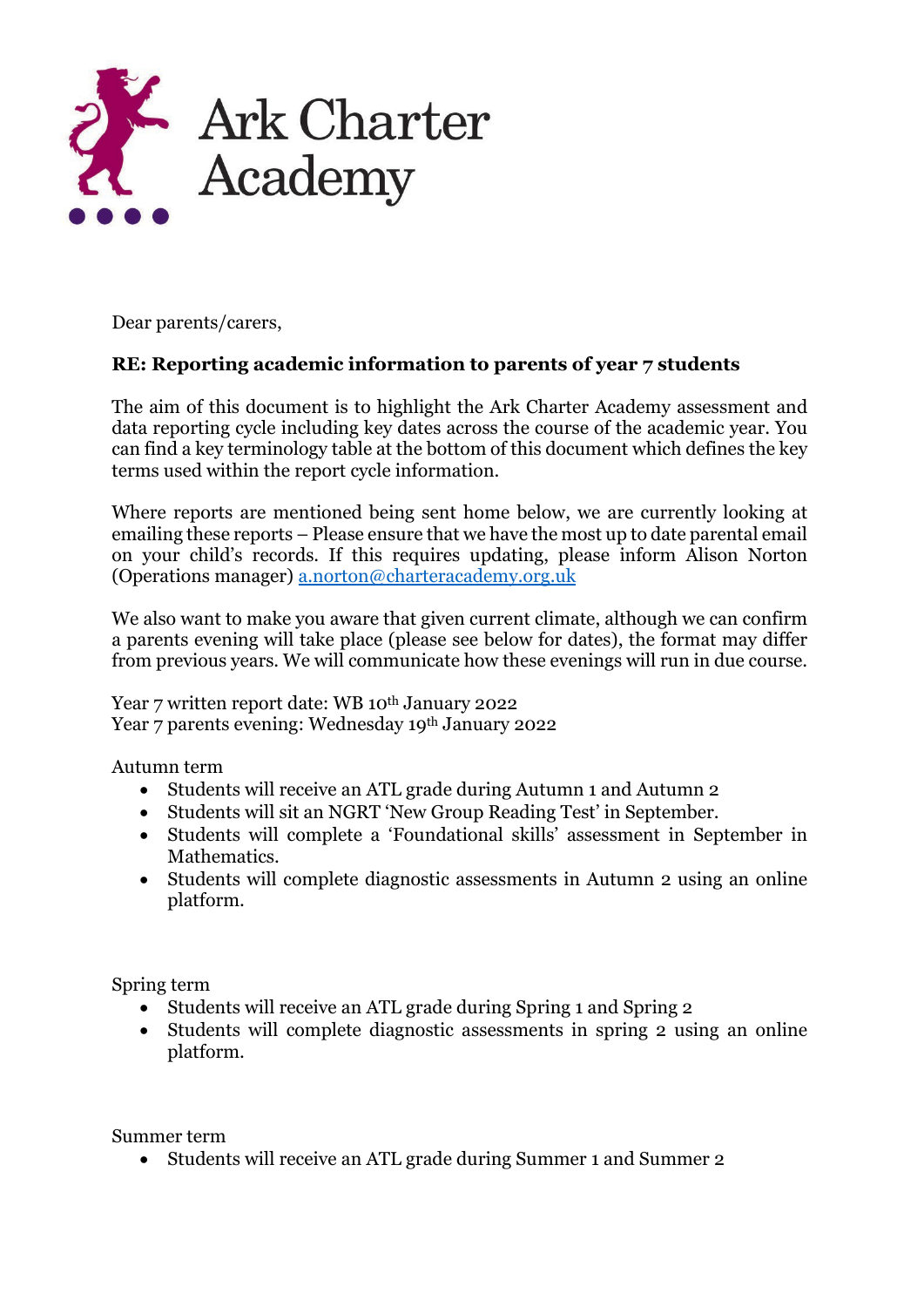

- Students will sit end of year examinations in all subjects, students will receive an age-related grade for each subject.
- Parents will receive an EoY report which will contain the students age related grade.

Key terminology used in this document:

| Key term                         | Description                                                                                                                                                                                                                                                                                                                                                                                                                                                                                                                                                                   |
|----------------------------------|-------------------------------------------------------------------------------------------------------------------------------------------------------------------------------------------------------------------------------------------------------------------------------------------------------------------------------------------------------------------------------------------------------------------------------------------------------------------------------------------------------------------------------------------------------------------------------|
| ATL (Attitude to learning grade) | Students will receive an ATL grade half<br>termly of 1-4. Teachers will enter a grade<br>for each subject where:<br>4 = Exceptional attitude to learning<br>3 = Good attitude to learning<br>2= Inconsistent attitude to learning<br>1= Unacceptable attitude to learning<br>Teachers will consider a range of<br>information when deciding a student's<br>ATL including, behaviour, academic<br>performance, meeting deadlines,<br>homework quality etc.                                                                                                                     |
| AR (Age Related grades)          | Where students sit shared assessments<br>(all schools in the Ark network sit the<br>same examination), Ark are able to<br>student data<br>compare<br>the<br>across<br>network so that we can understand how<br>our students are performing, not just in<br>relation to their peers in school but<br>nationally. The age-related grade<br>generates tells us how a student is<br>performing for their age group so for<br>example, if a student achieved a grade 9<br>in summer 2, this means that they are<br>performing as well as could be expected<br>for their age group. |
| CIE (Current If Examined grade)  | This refers to the grade the student<br>would receive if the grade boundaries                                                                                                                                                                                                                                                                                                                                                                                                                                                                                                 |